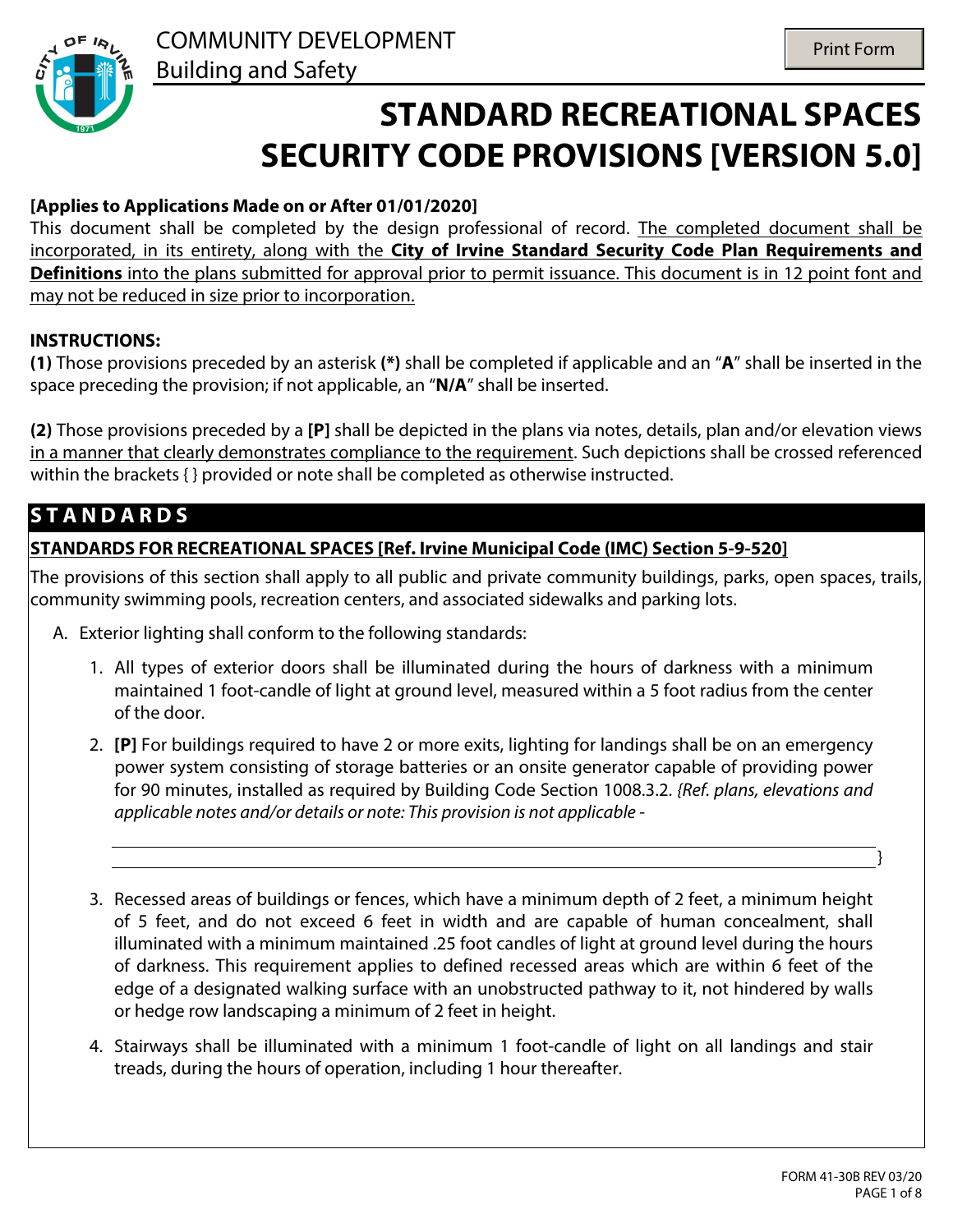- 5. Parking lots and walkways accessing buildings and parking areas shall be illuminated with a minimum maintained 1 foot-candle of light on the driving or walking surface during the hours of operation and 1 hour thereafter.
- 6. Bike trails not incorporated in the roadway shall be illuminated with a minimum maintained .25 foot-candles of light at ground level during the hours of darkness, except that any bike trail or recreational facility within the designated Natural Community Conservation Plan/Habitat Conservation Plan, Central Coastal Subregion reserve area shall be exempt from the requirements of this subsection.
- 7. Paved walkways in open space areas, not directly serving buildings or parking areas, shall be illuminated with a minimum maintained .25 foot-candles of light on the walking surface during the hours of operation.
- 8. Swimming pool decks and other hard surface recreation activity areas shall be illuminated with a minimum maintained 0.5 foot-candle of light on the walking surface during the hours of operation and 1 hour thereafter.
- 9. The light source utilized to comply with this section to meet parking and drive surface lighting shall have a rated average bulb life of not less than 12,000 hours.
- 10. Luminaires utilized to meet the requirements of this section shall have fully enclosed vandal resistant light fixtures, if accessible, and be not less than 8 feet in height from ground level. A luminaire not less than 42 inches may be utilized to illuminate a walkway if adjacent landscaping is of a variety which does not mature higher than 2 feet, and it does not interfere with the required light distribution for a distance of 16 feet along the walkway. Light fixtures shall be deemed accessible if mounted within 15 feet vertically or 6 feet horizontally from any accessible surface or any adjoining roof, balcony, landing, stair treads, platform or similar structure.
- 11. Lighting near basketball courts shall be designed so as to eliminate or greatly minimize illuminating the courts.
- 12. Activation of the required exterior lighting shall be either by a photocell device or a time clock with an astronomic clock feature.
- 13. **[P]** See plan sheet. {

showing buildings, parking area, walkways, detailed landscaping with tree legend (if pole lights are used) and shrub legend (if bollards are used), fixture schedule, mounting height, lighting ratio, and a point-by-point photometric calculation of the required light levels. Note: Foot-candles are measured on a horizontal plane and conform to a uniformity ratio of 6:1 average/minimum. Landscaping shall not be planted so as to obscure required light levels with light fixtures exceeding 8 feet in height installed at least 2 feet from a tree's canopy at 70 percent maturity.

- 14. Public recreation facilities and spaces shall utilize light poles and fixtures listed on the Irvine Community Services Department approved products list.
- B. Swimming pools shall be secured as follows:
	- 1. Restroom doors and pool gates shall be equipped with automatic closure devices, dead latches, and a latch protector consisting of minimum .125 inch-thick steel, 2 inches wide and 6 inches long.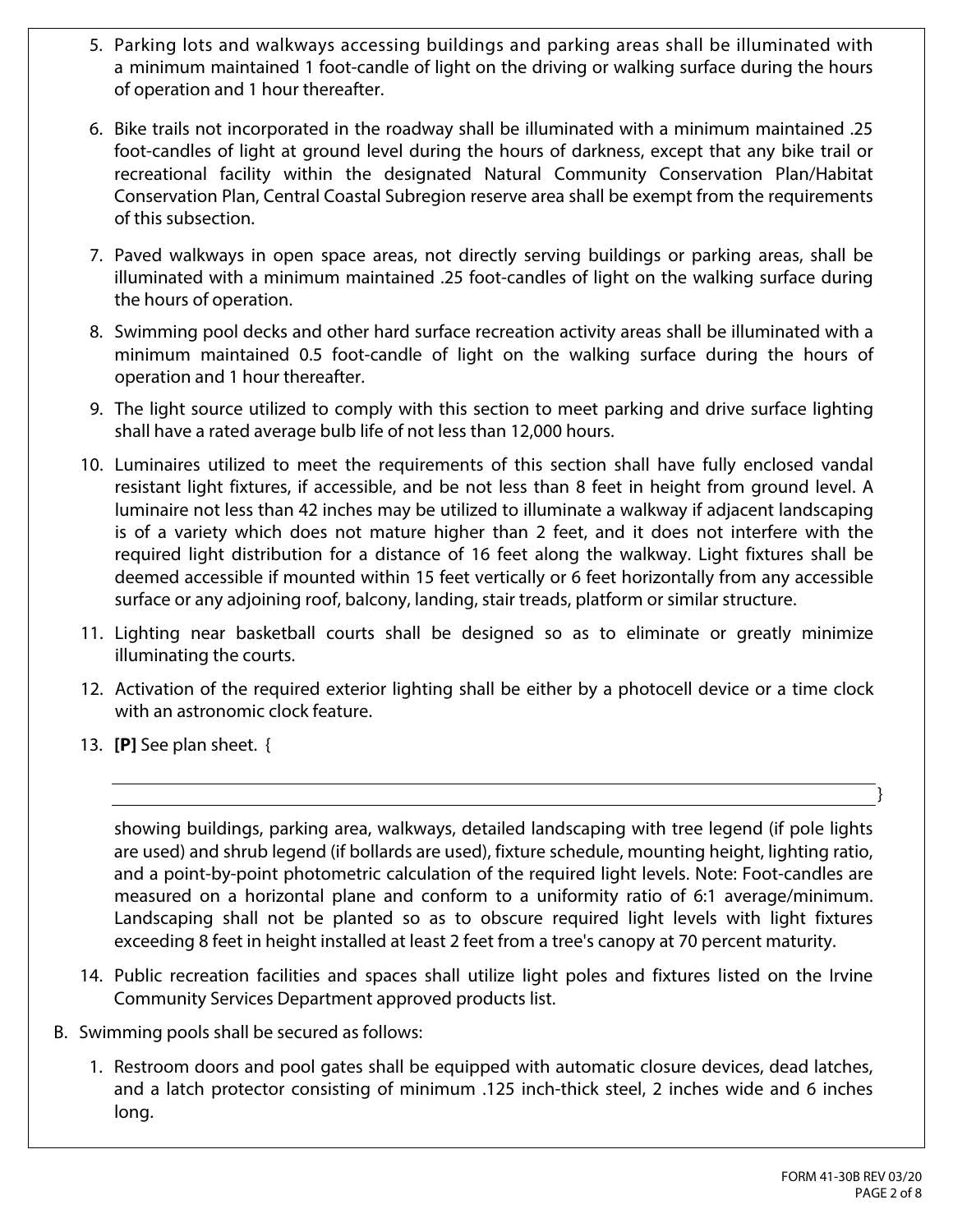- 2. The pool equipment room shall be secured as follows:
	- a. A dead latch bolt lockset, with a minimum bolt throw of 3/4 inches, operated either mechanically or electrically with a protective plate constructed of steel 0.125 inch thick, which shall be attached with non-removable bolts to the outside of the door. The plate shall extend a minimum of six inches vertically above and below the latch of the panic hardware. The plate shall be a minimum of 2 inches wide and extend a minimum of one inch beyond the edge of the door to which it is attached; or
	- b. A deadbolt lockset, as specified in Section 5-9-517.B. which can either be operated mechanically or electrically.
- 3. The on and off switch for the spa is to be keyed or access controlled.
- 4. **[P]** Perimeter fencing, using either tubular steel or aluminum, is to be installed at a minimum height of **6 feet**. Vertical fence pickets are to be spaced not more than 4 inches on-center and be designed to discourage climbing. { *Ref. plans, elevations and applicable notes and/or details -*
- 5. **[P]** Emergency access to locked gates is to be provided through installation of a Knox box key vault which shall contain a mechanical key for the gate. The vault shall be submastered to Orange County Fire Authority for access by the police department. Mounting location shall be 5 feet above finish grade and within 2 feet of the locking device. Pools with double gates shall have the key vault installed as close as possible to the hinge side of one gate. A mechanical key for the gate shall be placed inside the key vault.

*Exception:* If it is not practical to install a key vault within 2 feet of the locking device due to structural issues, then it may be mounted within 4 feet of the locking device.

{*Ref. plans, elevations and applicable notes and/or details -*

- 6. Selection of landscaping is to consider height of plants providing needed visibility into the pool area from adjacent uses, buildings, and streets.
- 7. The light source utilized to comply with this section to meet parking and drive surface lighting shall have a rated average bulb life of not less than 10,000 hours.
- 8. **[P]** Accessible luminaires utilized to meet the requirements of this section have vandal resistant light fixtures and be not less than 3 feet in height from ground level when used to illuminate walkways and a minimum of 8 feet in height from ground level when illuminating surfaces associated with vehicles. Light fixtures shall be deemed accessible if mounted within 15 feet vertically or 6 feet horizontally from any accessible surface or any adjoining roof, balcony, landing, stair tread, platform or similar structure. *{Ref. plans, elevations and applicable notes and/or details or note: This provision is not applicable -*

}

}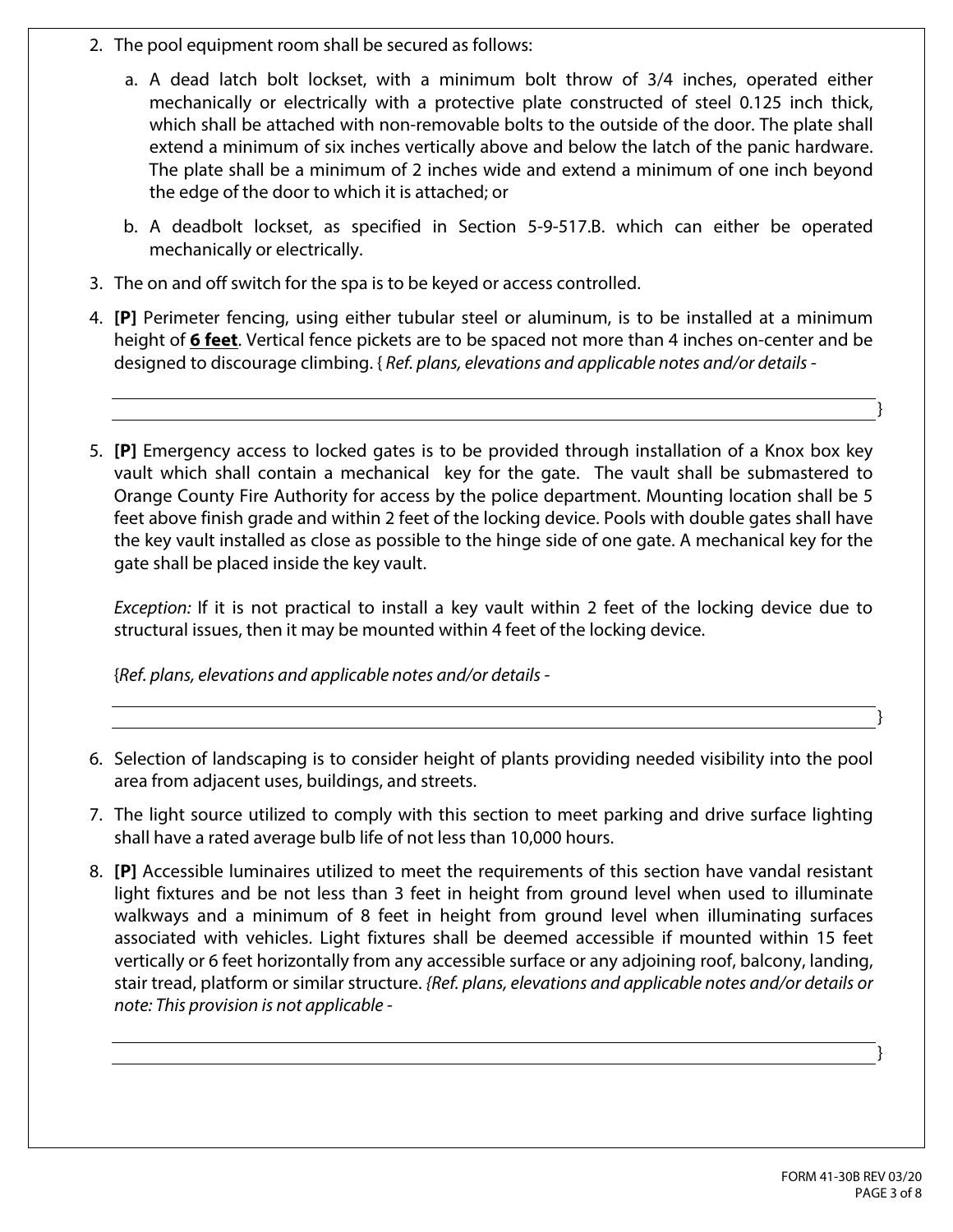- 9. **[P]** Private park pools/spas, with direct public access which may be accessed reached by the general public, shall have signage indicating it is private property and no trespassing allowed, citing the current Penal Code section for trespassing.
- 10. **[P]** Address numbers, when assigned, shall be visible from inside and outside the pool, and the numerals and street name shall be at least 4 inches in height using Sans Serf font with a stroke weight of regular to medium, or an approved equivalent font which is clearly legible. *{Ref. plans, elevations and applicable notes and/or details -*
- 11. **[P]** Showers shall be located in highly visible areas outside and not inside a building, and not be obscured by wing walls greater than 42 inches in length. *{Ref. plans, elevations and applicable notes and/or details -*

C. Landscaping guidelines are as follows:

- 1. Plant materials and walls shall take into consideration the need for users of the space to easily view their surroundings as well as police patrols to monitor the area from adjacent streets. Plants should be selected which do not grow beyond a height of 42 inches.
- 2. Trees shall be positioned to avoid interfering with required lighting levels and take into consideration the height of canopies from ground level regarding surveillance opportunities by users of the space and police patrols.
- 3. Planting of wide hedge rows and narrow vertical plants adjacent to solid fences is encouraged.
- 4. (\*)**[P]** In public parks, planters at least two feet in length and under 42 inches in height, which are directly adjacent to a cement or asphalt walking or driving surface, shall have devices attached to the outer edges which are designed to discourage skateboard grinding (vandalism) or the edges designed in such a manner as to deter such grinding. *{Ref. plans, elevations and applicable notes and/or details-*
- D.  $\Box$  (\*) Trail and park connections to neighborhoods shall be identified as follows:
	- 1. **[P]** Pedestrian connections from trails, parks, and open space areas into adjacent neighborhood public or private sidewalks and streets, shall have a city street sign or other approved sign identifying the street where the connection occurs. *{Ref. plans, elevations and applicable notes and/ or details or note: This provision is not applicable -*
	- 2. **[P]** Trails crossing public or private streets shall have a city street sign at the intersection of the trail and street identifying the street and trail names. *{Ref. plans, elevations and applicable notes and/or details or note: This provision is not applicable -*

}

}

}

}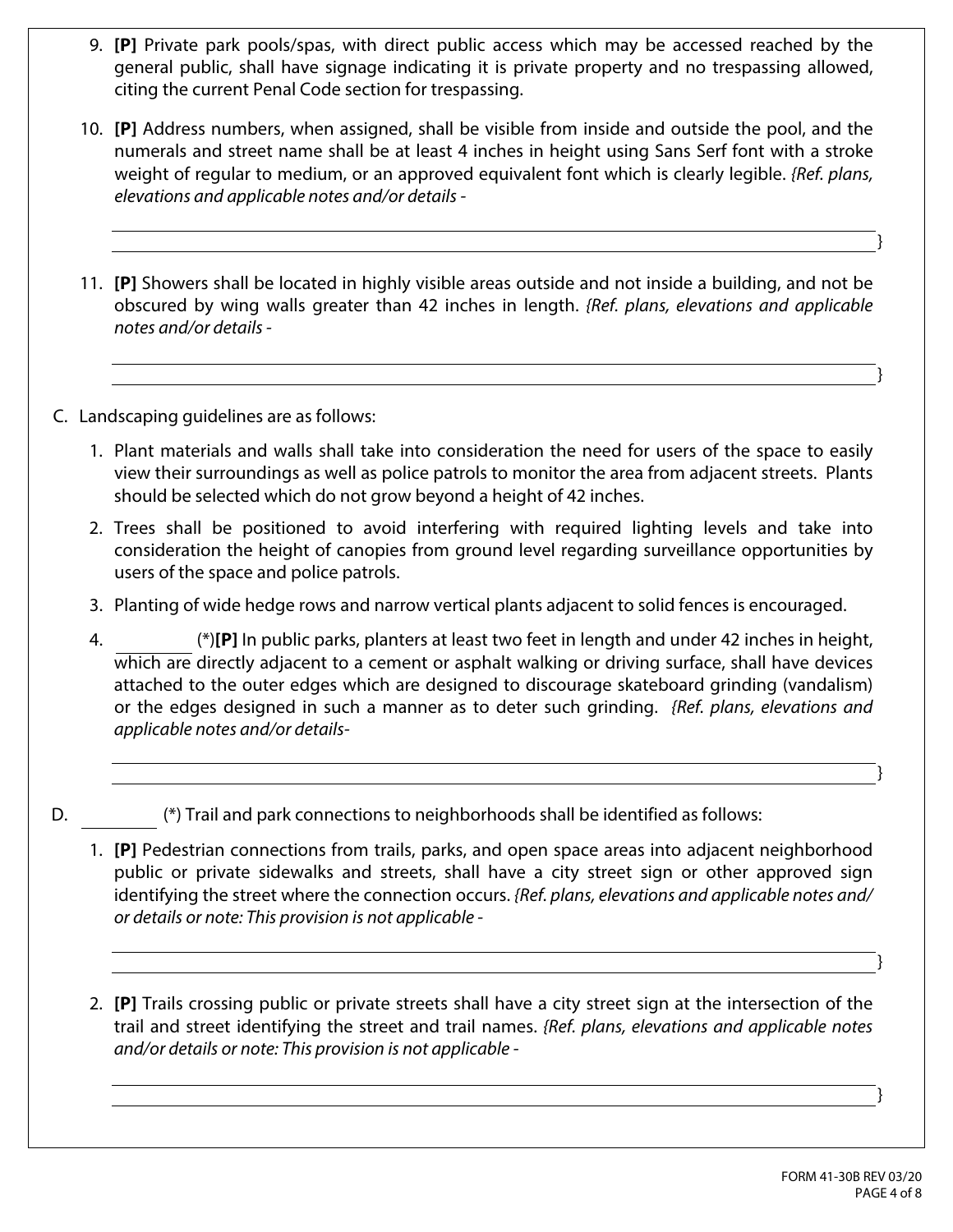- 3. **[P]** Named City trails shall have markers placed on concrete or asphalt surfaces every 1/10 of a mile and shall meet the design and application criteria as established by the Irvine Community Services Department. *{Ref. plans, elevations and applicable notes and/or details or note: This provision is not applicable-*
- E. **[P]** Park identification signs shall be provided at all public and private parks as follows:
	- 1. Parks and private recreation facilities shall have a park identification sign, with address number, street name, park name, and the word "Private" if it is a private park. The sign copy size shall be a minimum height of 6 inches for the park name, a minimum of 4 inches for the address number and street name, and minimum 3 inches for "Private". The sign copy shall be of a color contrasting to the background to which they are affixed. Signs shall be highly visible and placed within 100 feet of the centerline of the addressed street. Bottom line of the sign copy shall be no less than 2 feet from ground level and not obstructed by landscape maturity or by parked cars. Public Park identification signs also must meet the design criteria adopted in the City's Park/ Public Facility Design Standards. *{Ref. plans, elevations and applicable notes and/or details -*
	- 2. Landscaping in front of the park signage shall be of the variety which grows no more than 2 feet in height at full maturity.
- F. **[P]** Private and public space delineation shall be provided as when private and public spaces are shared. Clear delineation shall be provided between the two entities. Signage and physical markers shall make it clear where the property line extends between the City owned property and private property. {*Ref. plans, elevations and applicable notes and/or details-*
- G. **[P]** Dog Parks Enclosed spaces designed for dogs to be off-leash shall conform to the following standards:
	- 1. The dog park shall be located in a highly visible area.
	- 2. Perimeter of the dog park shall have a fence, at least 5 feet in height, with no more than 40 percent of it being of solid construction. Fencing shall be tubular steel with openings between pickets not more than 3 inches in width, and designed to prevent dogs from crawling under it.
	- 3. Gates shall be a double gated entry system where one gate must be closed before the other can be opened.
	- 4. Access to the dog park is to be controlled by an access control system if park is part of a residential complex.
	- 5. Provide waste bag station and trash container.
	- 6. All surfaces of the park shall be illuminated with a minimum maintained 0.5 foot-candles of light at ground level, during the hours of operation, including one hour thereafter.
		- a. The light source utilized to comply with this section shall have a rated average bulb life of not less than 12,000 hours.

}

}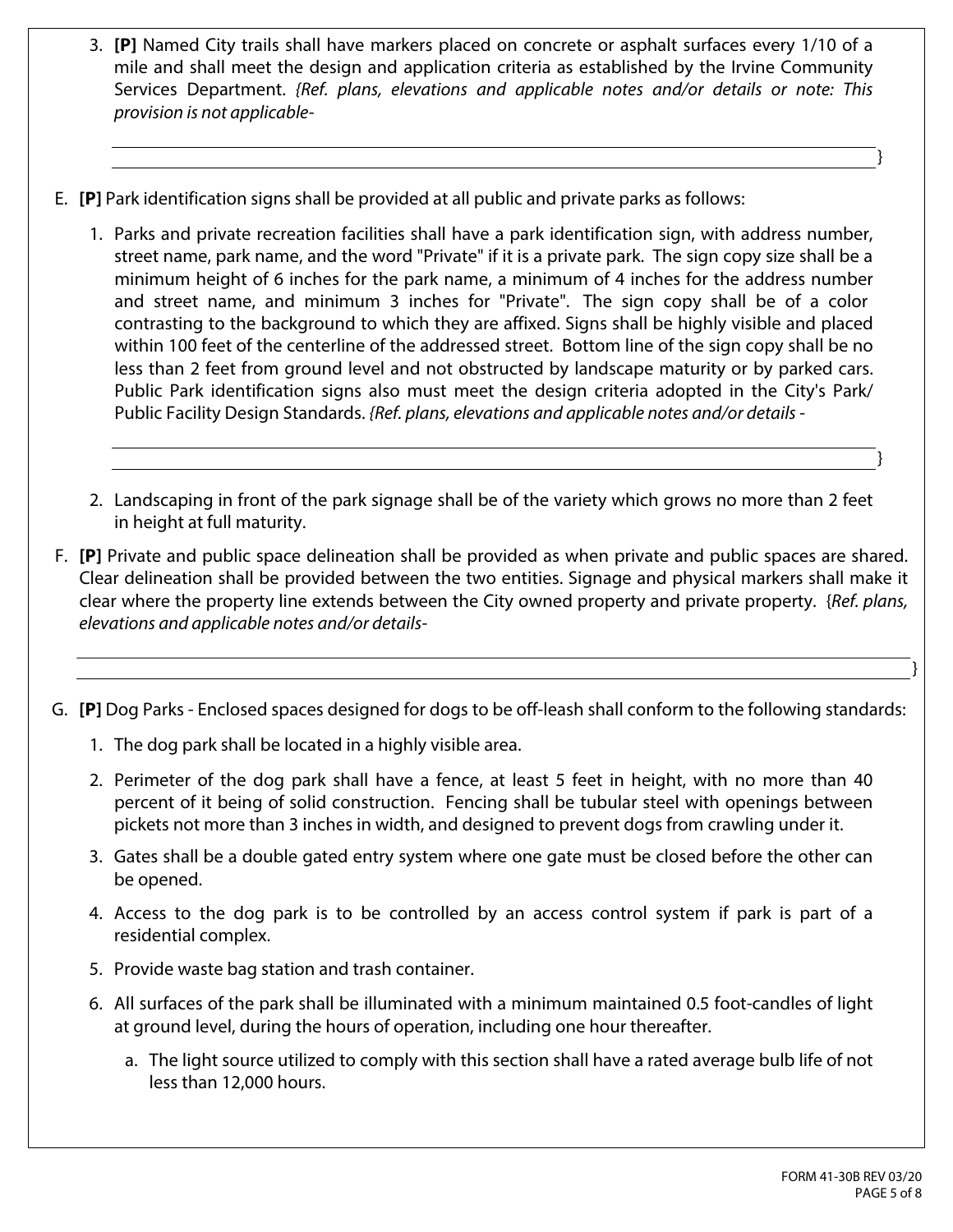b. A site plan shall be provided showing the park, buildings, parking area, walkways, detailed landscaping with tree legend (if pole lights are used) and shrub legend (if bollards are used), fixture schedule, mounting height, lighting ratio, and a point-by-point photometric calculation of the required light levels. If the park is equipped with an occupancy sensor, then a point-by-point photometric calculation is required to show it meets the required minimum level of light. Note: Foot-candles are measured on a horizontal plane and conform to a uniformity ratio of 6:1 average/minimum. Landscaping shall not be planted so as to obscure required light levels with light fixtures exceeding 8 feet in height installed at least 2 feet from a tree's canopy at 70 percent maturity.

*{Ref. plans and/or door and window schedules-*

#### H. **[P]** Privately Owned Parks Publically Accessible

- 1. Privately owned parks, open to the public as deemed by the City, shall develop a security operations plan to monitor and control the park. Plan shall include addressing the following issues: noise, loitering, hours of operation, violation of owner's rules and regulations, and the onsite title(s) of persons responsible for enforcement of the security operations plan.
- 2. Park identification signs shall conform to Section 5-9-520.E, with the following change in type of park identified:

"Private - Open to Public"

3. Signs shall be installed at all pedestrian walkway entrances to the park which state: "Park is privately owned, open for public use, controlled and maintained by the property owner."

*{Ref. plans and/or door and window schedules-*

### **STANDARDS FOR EXTERIOR DOOR & OPENINGS [Ref. IMC Section 5-9-517]**

- A. Exterior glass doors, wood or metal doors with glass panels, solid wood or metal doors shall be constructed or protected as follows:
	- 1. **[P]** Wood doors shall be of solid core construction with a minimum thickness of 1 3/4 inches. Wood panel doors with panels less than 1 inch thick shall be covered on the inside with a minimum 16 U.S. gauge sheet steel or its equivalent, which is to be attached with screws on minimum 6 inch centers. Hollow steel doors shall be of a minimum 16 U.S. gauge and have sufficient reinforcement to maintain the designated thickness of the door when any locking device is installed; such reinforcement being able to restrict collapsing of the door around any locking device. *{Ref. plans and/or door and window schedules -*
	- 2. **[P]** Except when double cylinder deadbolts are utilized, any glazing utilized within 40 inches of any door locking mechanism shall be constructed or protected as follows:
		- a. Fully tempered glass or rated burglary resistant glazing; or

}

}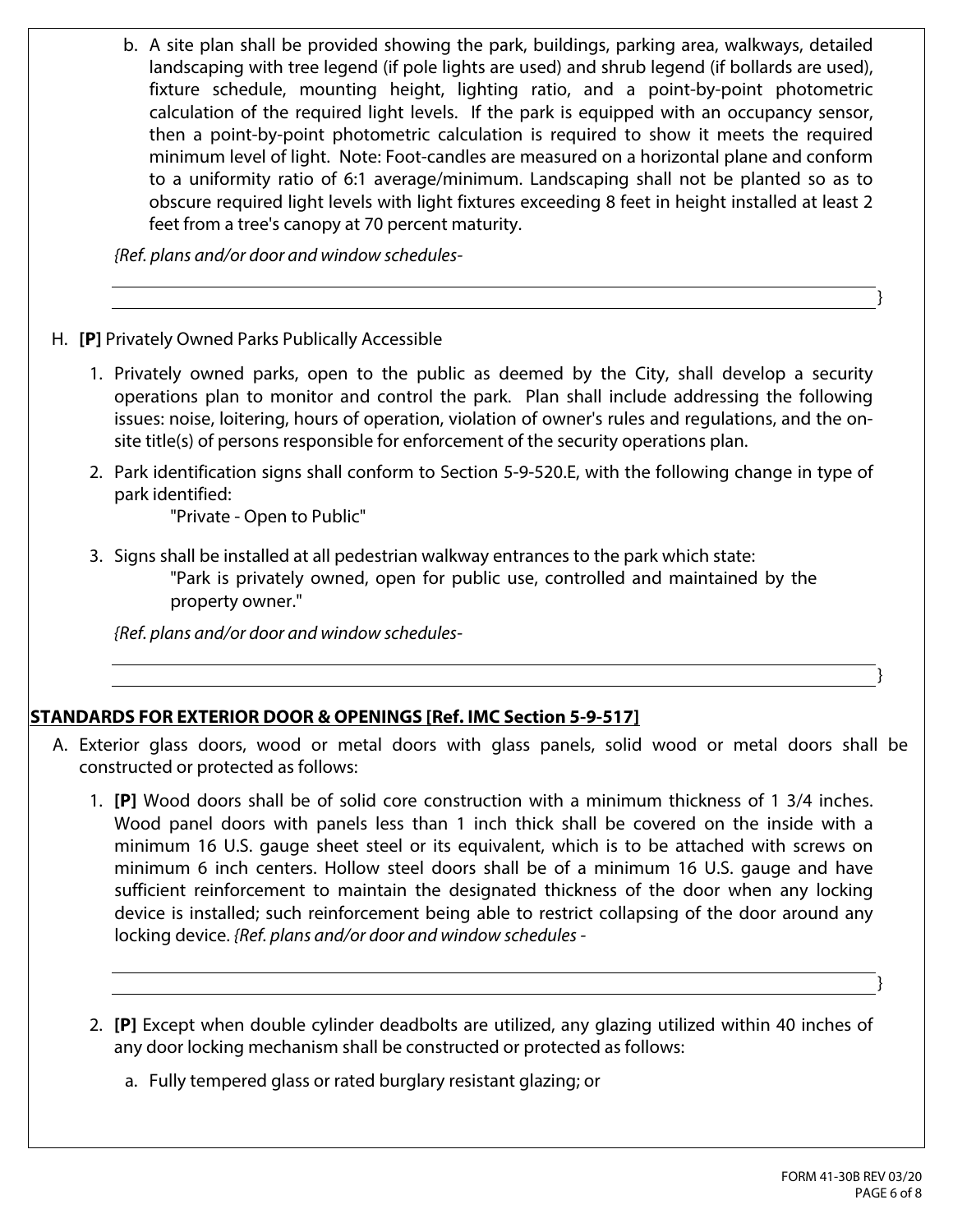- b. Iron or steel grills of at least 1/8 inch material with a minimum 2 inch mesh secured on the inside of the glazing may be utilized; or
- c. The glazing shall be covered with iron bars of at least 1/2 inch round or 1 inch by 1/4 inch flat steel material, spaced not more than 5 inches apart, secured on the inside of the glazing.
- d. Items b. and c., above, shall not interfere with the operation of opening windows if such windows are required to be openable by the Uniform Building Code.

*{Ref. plans and/or door and window schedules-*

- B. All swinging exterior wood and steel doors shall be equipped as follows:
	- 1. A single or double door shall be equipped with a double or single cylinder deadbolt. The bolt shall have a minimum projection of 1 inch and be constructed so as to repel a cutting tool attack. The deadbolt shall have an embedment of at least 3/4 inch into the strike receiving the projected bolt. The cylinder shall have a cylinder guard, a minimum of 5-pin tumblers, and shall be connected to the inner portion of the lock by connecting screws of at least 1/4 inch in diameter. The provisions of the preceding paragraph do not apply where (1) panic hardware is required, or (2) an equivalent device is approved by the enforcing authority.
	- 2. Double doors shall be equipped as follows:
		- a. The inactive leaf of double door(s) shall be equipped with metal flush bolts having a minimum embedment of 5/8 inch into the head and threshold of the doorframe.
		- b. Double doors shall have an astragal constructed of steel a minimum of .125 inch thick, which will cover the opening between the doors. The astragal shall be a minimum of 2 inches wide, and extend a minimum of 1 inch beyond the edge of the door to which it is attached. The astragal shall be attached to the outside of the active door by means of welding or with nonremovable bolts spaced apart on not more than 10 inches centers. (The door to which such an astragal is attached must be determined by the fire safety codes adopted by the enforcing authority.)
- C. Aluminum frame swinging doors shall be equipped as follows:
	- 1. The jamb on all aluminum frame swinging doors shall be so constructed or protected to withstand 1,600 pounds of pressure in both a vertical distance of 3 inches and a horizontal distance of 1 inch each side of the strike, so as to prevent violation of the strike.
	- 2. A single or double door shall be equipped with a double cylinder deadbolt with a bolt projection exceeding 1 inch or a hook-shaped or expanding deadbolt that engages the strike sufficiently to prevent spreading. The deadbolt lock shall have a minimum of 5-pin tumblers and a cylinder guard.
- D. Panic hardware, whenever required by the Building Code shall be installed as follows:
	- 1. Panic hardware shall contain a minimum of 2 locking points on each door; or
	- 2. On single doors, panic hardware may have 1 locking point, which is not to be located at either the top or bottom rails of the doorframe. The door shall have an astragal constructed of steel .125 inch thick, which shall be attached with nonremovable bolts to the outside of the door. The